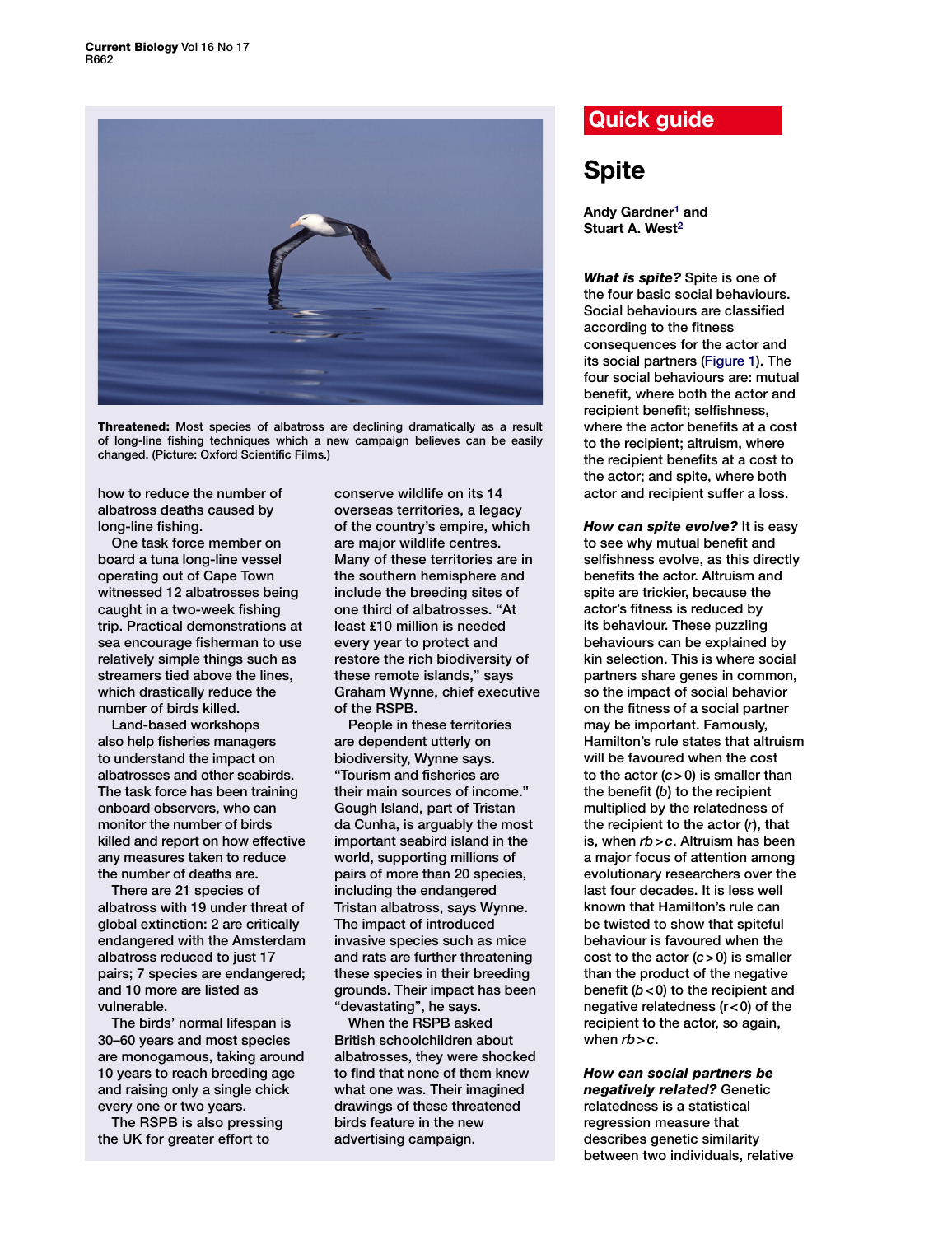<span id="page-1-0"></span>to a reference population. In short, positive relatedness implies that two individuals share more genes than average, and negative relatedness implies that two individuals share fewer genes than average. Negative relations may often come into social contact with each other. The problem is: how can an individual identify its negative relations, and ensure that any spiteful behaviour is directed mainly at them? One solution is kin discrimination, where the actor recognizes its genealogical kin who are statistically more related than average (positive relatedness), and hence those individuals not identified as kin are less related than average (negative relatedness). The more kin that the actor can identify, the more negatively related it will be to everyone else. If relatedness to the victims of spite is sufficiently negative, then spite can be favoured by kin selection. This negative relatedness is expected to be very small in large populations, unless the actor can identify a huge number of kin. However, if individuals mainly compete locally with social partners then relatedness measured relative to the average competitor can be strongly negative even in very large populations.

An alternative mechanism, conceptually similar to the kin discrimination approach, is when individuals can estimate genetic relatedness directly, in the absence of kinship cues. If a gene coding for a distinctive trait (such as a green beard) is genetically associated with the spite gene, then the actor can pick out its positive and negative relations using this distinctive marker as a guide. By limiting spiteful behaviour to individuals that do not share the same marker, the actor ensures that its victims are sufficiently negatively related. However, so-called 'greenbeards' are predicted to be rare, because selection will favour other genes in the genome that disrupt this mechanism. Also, positive-frequency dependent selection acting on spiteful greenbeards either drives them

|                 |                                   | <b>Effect on recipient</b>         |  |
|-----------------|-----------------------------------|------------------------------------|--|
|                 | $\overline{+}$                    |                                    |  |
| Effect on actor | <b>Mutual benefit</b><br>Altruism | <b>Selfishness</b><br><b>Spite</b> |  |
|                 |                                   | <b>Current Biology</b>             |  |

Figure 1. A classification of social behaviours.

to extinction or to fixation, and if everyone in the population has a green beard then there is no one to be spiteful to. Hence, greenbeard spite is expected to make only transient appearances during evolutionary time.

#### *Where should we expect*

*spite?* Spite is predicted whenever individuals are able to identify negative relations. Negative relatedness will be strongest if individuals are good at recognizing positive relations, either through kin discrimination or greenbeard mechanisms, and also if there is local competition between social partners. We should therefore look for spite wherever individuals interact with kin and non-kin in highly competitive environments. However, even very weak negative relatedness can allow for spite when the cost is small or absent. It has been suggested that the social insects might provide nice examples of spite, particularly among the sterile castes. A non-reproductive worker has nothing to lose in terms of future reproductive success when it commits to a spiteful act.

*Are there any examples of spite?* The social lives of bacteria present some amazing examples of spite. Some bacteria explode in a shower of antibacterial toxins (bacteriocins) in order to kill their competitors ([Figure 2A\)](#page-2-0). Genetic linkage between the toxin gene and a gene conferring immunity to the toxin means that the closest relatives of the suicidal cell are spared, and only those cells that are negatively related are killed. This bacteriocin warfare has been observed in every bacterial species in which it has been looked for. This has interesting implications for health,

because if pathogenic bacteria are busy warring with each other then they are less able to sustain a vigorous infection. Spiteful bacteria can also be bad news for their hosts.

The phenomenon of cytoplasmic incompatibility, whereby male insects carrying the bacterial parasite *Wolbachia* sterilize mating partners who do not carry the bacterium, has also been described as a spiteful trait ([Figure 2B](#page-2-0)). It has long been appreciated that inbreeding avoidance generates negative relatedness between mating partners, and although this may usually be very weak, it is strong enough to select for spiteful behaviour in this system because males do not transmit *Wolbachia* and hence this behaviour carries no cost to the spiteful bacterium.

Animals, too, can be spiteful. A nice example of greenbeard spite has been found in the red fire ant, where workers who carry the spiteful gene kill prospective queens who do not share the gene ([Figure 2C\)](#page-2-0). In this way, the workers ensure that the surviving queens are carriers of the gene. Interestingly, individuals that carry two copies of the spite gene are inviable. This results in balancing selection and hence the gene cannot sweep to fixation, which is why we are still able to observe acts of regicide directed towards queens who do not carry the gene.

Recently, it has been suggested that the soldier caste of the polyembryonic parasitoid wasp *Copidosoma floridanum* is an example of spite that is favoured due to localised competition ([Figure 2D](#page-2-0)). These wasps develop within the bodies of moth caterpillars, and burst out when they have become adults. Some embryos develop precociously into snake-like soldiers, with